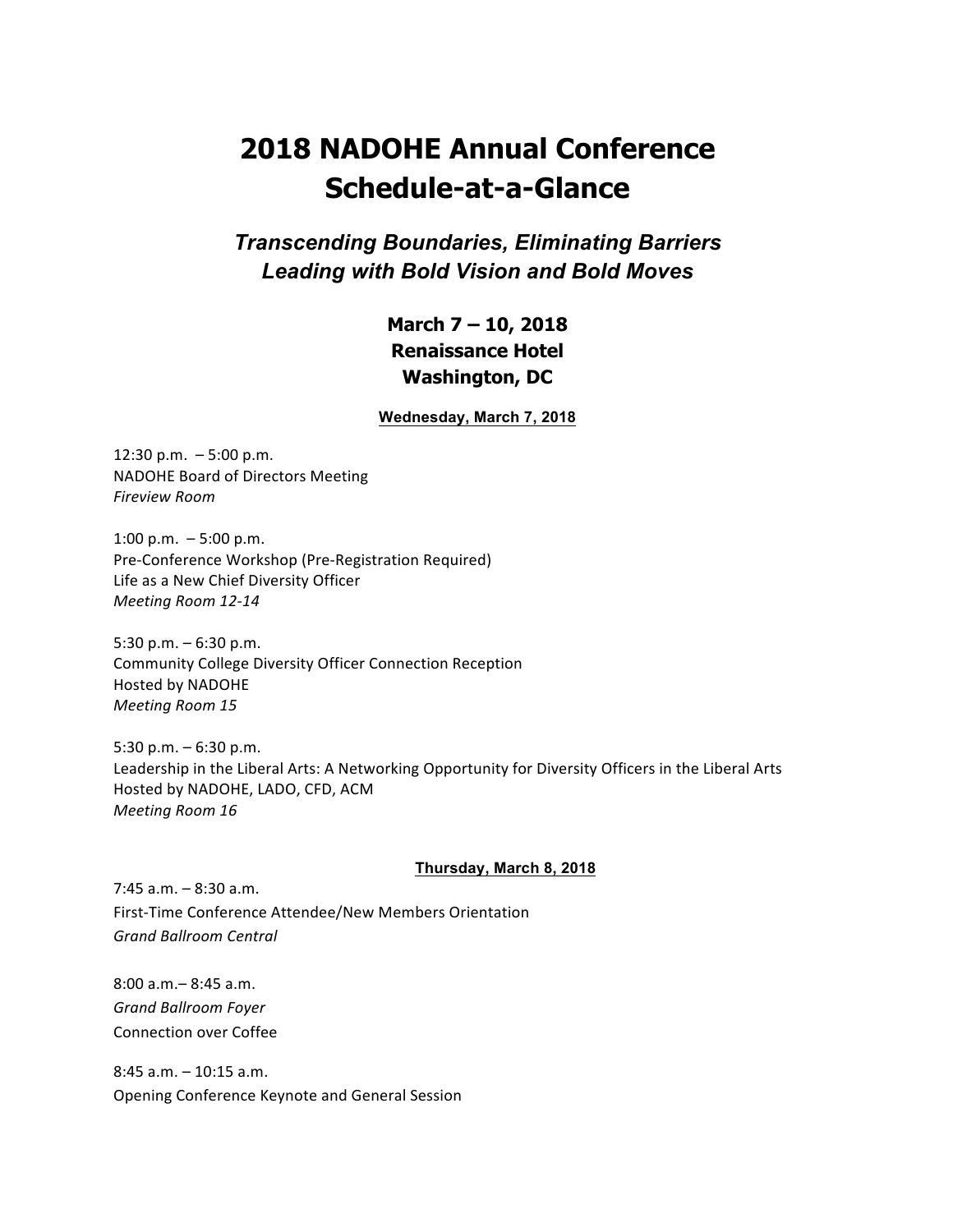*Grand Ballroom North* 10:15 a.m. – 10:45 a.m. Break 10:45 a.m. – 12:00 p.m. Concurrent Session A1 Relationships that Create Change: Chief Diversity Officers and College Diversity Officers Working Together *Meeting Room 10/11* 10:45 a.m. – 12:00 p.m. Concurrent Session A2 The Great Place Initiative: Institutionalizing the Climate Study Process for Real Change *Meeting Room 12/13* 10:45 a.m. – 12:00 p.m. Concurrent Session A3 "Can We Talk?": Ramping up Racial Literacy Training for Universities *Meeting Room 15* 10:45 a.m. – 12:00 p.m. Concurrent Session A4 Doing the Work Without the Title: Advancing the Inclusive Excellence Effort as a Non-Chief Diversity **Officer** *Meeting Room 14* 10:45 a.m. – 12:00 p.m. Concurrent Session A5 Using Ancestry DNA as a Vehicle to Explore Race and Build Community *Penn Quarter* 10:45 a.m. – 12:00 p.m. Concurrent Session A6 A Refresher on Title VI of the Civil Rights Act of 1964: Protecting Our Students from Harassment based on Race, Color, and National Origin *Grand Ballroom North* 12:00 p.m. – 1:30 p.m. (Lunch on own) 12:00 p.m. – 1:30 p.m. Chapters Luncheon *Grand Ballroom Central* 12:15 p.m.  $-$  1:15 p.m. Public Policy Briefing *Penn Quarter* 1:30 p.m.– 3:00 p.m.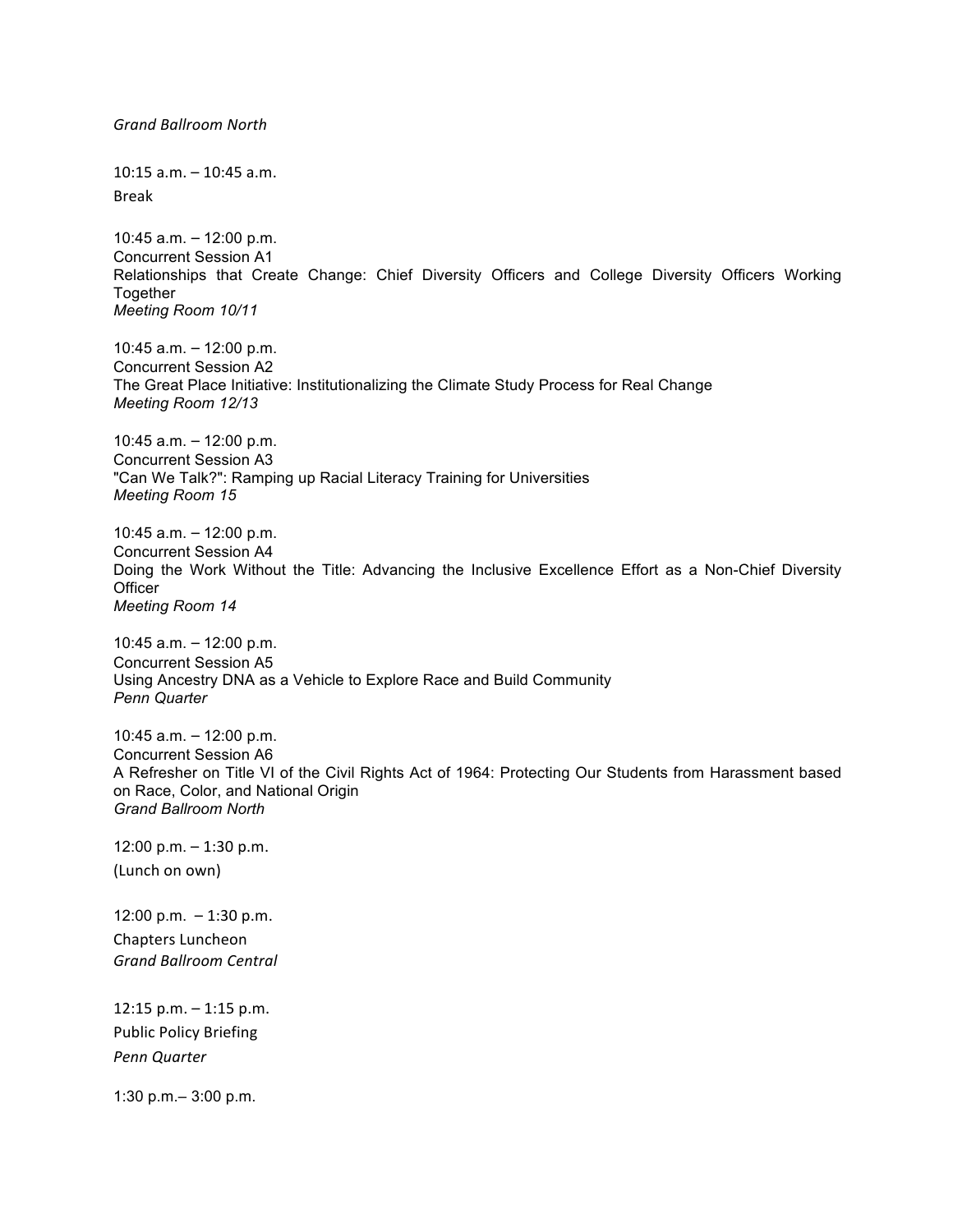Concurrent Session B1 Queer-Spectrum and Trans-Spectrum Student Experience in Higher Education: A Meta-Analysis of NSSE, CIRP, SERU-AAU, and ACHA-NCHA Survey Reponses

*Grand Ballroom North*

1:30 p.m. – 3:00 p.m. Concurrent Session B2 Implicit Bias and Microaggressions: Eliminating Barriers and Obstacles in Pursuit of Inclusive Excellence *Meeting Room 10/11*

1:30 p.m. – 3:00 p.m. Concurrent Session B3 Diversity and Inclusion - (Dis)Ability Strategies for Inclusion *Meeting Room 14*

1:30 p.m. – 3:00 p.m. Concurrent Session B4 The Power of Talk: Student Letters, Facilitated Conversations, and Orchestrating Change in an In-Direct **Culture** *Meeting Room 12/13*

1:30 p.m. – 3:00 p.m. Concurrent Session B5 The Communicative Practices and Framing Strategies of Chief Diversity Officers in U.S. Colleges and **Universities** *Meeting Room 15*

1:45 p.m.– 3:00 p.m. Concurrent Session B6 The DC6 Evolution: Building the Blocks of Transformation One Person at A Time *Penn Quarter*

 $3:00$  p.m.  $-3:15$  p.m. Break 

3:15 p.m. – 4:30 p.m. Concurrent Session C1 Transforming Campus Climate Through Good Practices for Trans Inclusion *Grand Ballroom North*

3:15 p.m. – 4:30 p.m. Concurrent Session C2 Developing and Implementing Effective Strategic Diversity Plans-Lessons Learned from Academic Medicine *Meeting Room 14*

3:15 p.m. – 4:45 p.m. Concurrent Session C3 Meeting People Where They Are: Creatively Designing Diversity and Inclusion Programs that Eliminate Barriers for People with Marginalized Identities *Meeting Room 10/11*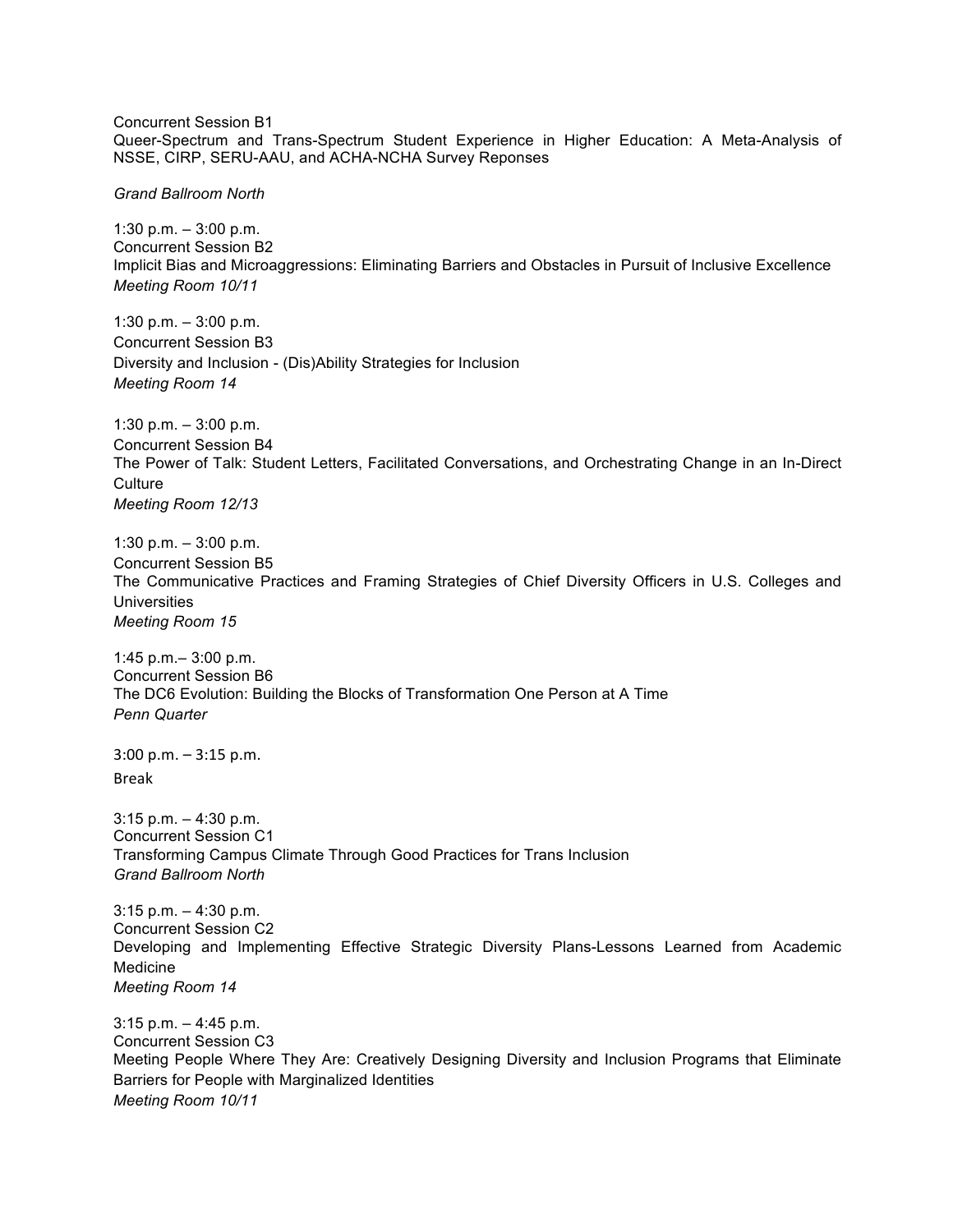3:15 p.m. – 4:45 p.m. Concurrent Session C4 Uncovering Barriers to D & I Success in Higher Education and Strategies to Address Them *Meeting Room 12/13*

3:15 p.m. – 4:45 p.m. Concurrent Session C5 A Case Study in Using Campus Climate Data: Can it Drive Deep Institutional Change? *Meeting Room 15*

3:15 p.m. – 4:45 p.m. Concurrent Session C6 Building Diversity and Equity into Faculty/Staff Competencies: A Health Sciences Perspective *Penn Quarter*

Break 4:45 p.m.– 5:00 p.m.

5:00 p.m. – 6:00 p.m. NADOHE/ACE Joint Session: Presidents Panel *Grand Ballroom North*

6:15 p.m. – 7:15 p.m. Welcome Reception sponsored by TIAA *Grand Ballroom South*

#### **Friday, March 9, 2018**

 $7:30$  a.m.  $-9:00$  a.m. Networking Breakfast and Poster Sessions *Grand Ballroom South/Central*

 $9:00$  a.m.  $-10:30$  a.m. General Session/Keynote *Grand Ballroom South/Central*

 $10:30$  a.m.  $-10:45$  a.m. Break

10:45  $a.m. - 12:00$  p.m. Concurrent Session D1 CDO Survival in the Academy: How Current and Aspiring CDOs Can Prevent Burnout and Cope with Battle Fatigue *Grand Ballroom North*

10:45 a.m.  $-12:00$  p.m. Concurrent Session D2 Leading with Vision: The Chief Diversity Officer As Campus Curriculum Leader and Change Agent *Meeting Room 12*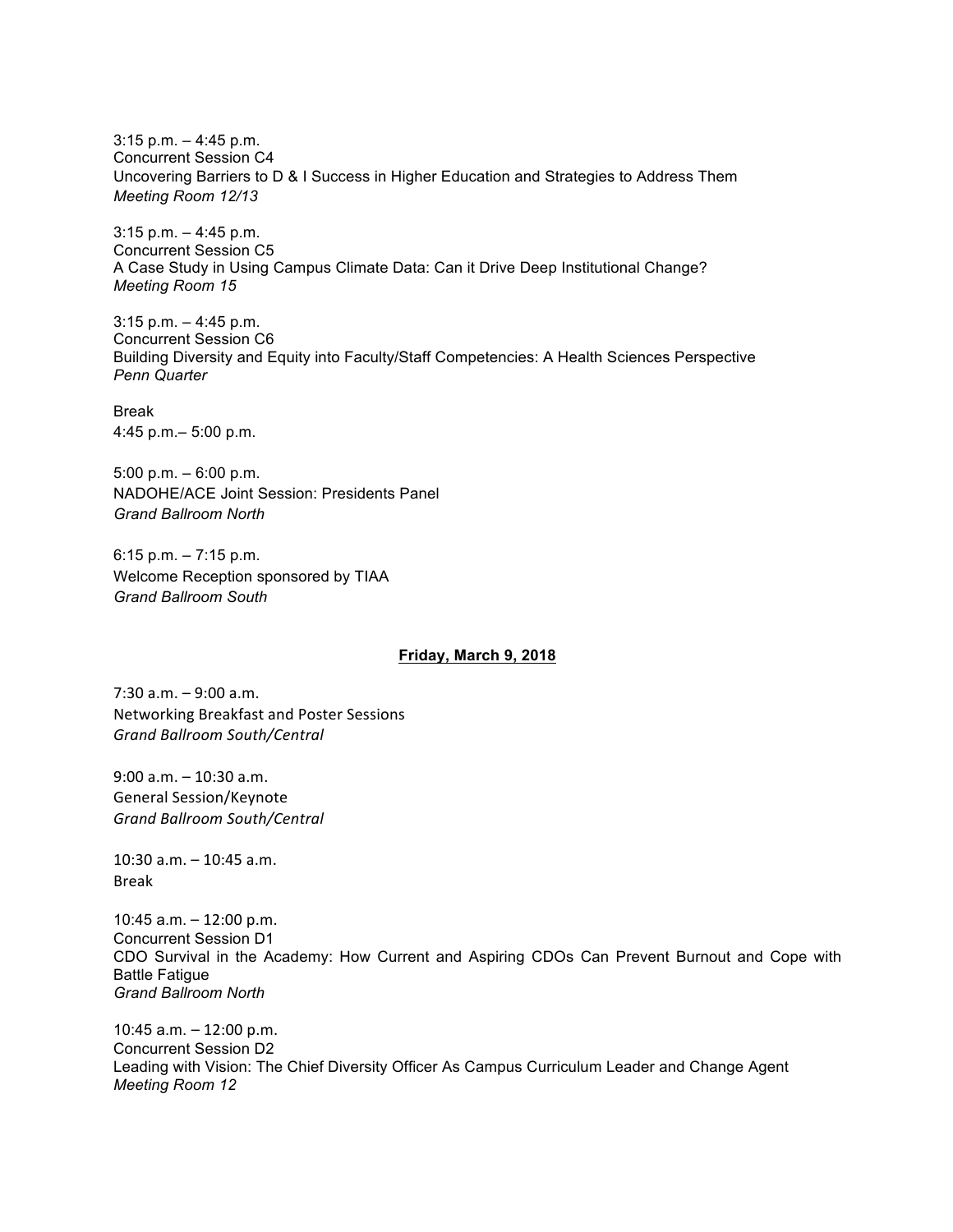10:45 a.m.  $-12:00$  p.m. Concurrent Session D3 Staying Power: Creating a Comprehensive Retention Program for Underrepresented Students *Meeting Room 13*

10:45  $a.m. - 12:00$  p.m. Concurrent Session D4 Navigating Landmines and Leveraging Institutional Change: Adversarial Media Exposure and Misinformation in the World of Title IX and Inclusive Excellence *Meeting Room 10/11*

10:45  $a.m. - 12:00$  p.m. Concurrent Session D5 Don't Waste A Good Crises: How The Black Student Task Force Demands Revolutionizes Equity, Inclusion and Diversity at the University of Oregon *Meeting Room 16*

10:45 a.m. – 12:15 p.m. Concurrent Session D6 Creating a Culturally Competent and Responsive Campus Community *Meeting Room 14*

12:15 p.m.  $-$  1:30 p.m. Lunch on your own

1:30 p.m.  $- 2:00$  p.m. NADOHE Standing Committee Ted Talks - Opportunities for Involvement *Grand Ballroom South/Central*

 $2:00$  p.m. –  $2:30$  p.m. NADOHE Annual Membership Meeting *Grand Ballroom South/Central*

Break  $2:30$  p.m.  $- 2:45$  p.m.

2:45 p.m.– 3:50 p.m. Group E NADOHE Express Talks *Meeting Room 12*

2:45 p.m. – 3:00 p.m. Session E1 From Personal to Professional to Political: How Raising a Gender Nonconforming Child has Changed Me, My Profession, and the World Around Me.

3:10 p.m. – 3:25 p.m. Session E2 Being a Catalyst for Change: Challenges and Opportunities Facing Women of Color in Higher Education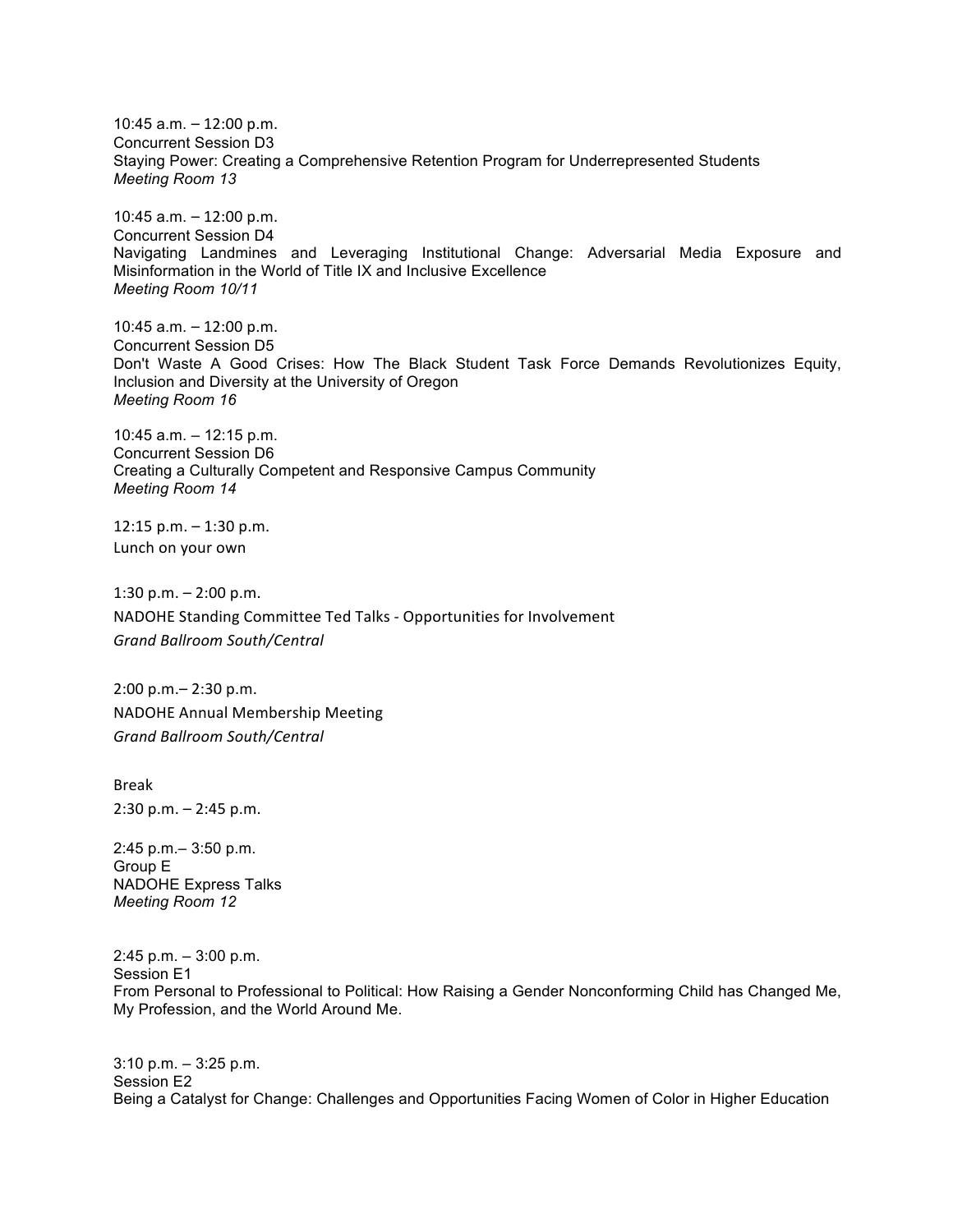3:35 p.m. – 3:50 p.m. Session E3 Like a Boss: How Single Mothers Successfully Take Care of Business in the World of Academia

2:45 p.m.– 3:50 p.m. Group F NADOHE Express Talks *Meeting Room 13*

2:45 p.m. – 3:00 p.m. Session F1 Let's Talk About Building Names: A Model for Engaging in Difficult Institutional Conversations About History

3:10 p.m. – 3:25 p.m. Session F2 Strategic Partnering: How Diversity Officers Can Be an Integral Part of Changing Face and Culture of Nursing, Allied Health Programs, Medical and Dental School Through Active Mentoring

3:35 p.m.– 3:50 p.m. Session F3 Grassroots DE&I: Working with Faculty to Promote Institutional Change

2:45 p.m.– 3:50 p.m. Group G NADOHE Express Talks *Grand Ballroom North* 

2:45 p.m.– 3:00 p.m. Session G1 It's Not Enough to Create Gender Neutral Bathrooms - A Personal Guide to Affirming the Individual and Transforming the Institution

3:10 p.m.– 3:25 p.m. Session G2 Assessment Mechanisms for Diversity Work in Legal Education

3:35 p.m. – 3:50 p.m. Session G3 We Can't Breathe: How Top Law Schools Can Resuscitate an Inclusive Climate for Minority & Low-Income Students

2:45 p.m. – 3:50 p.m. Group H NADOHE Express Talks *Meeting Room 14*

2:45 p.m.– 3:00 p.m. Session H1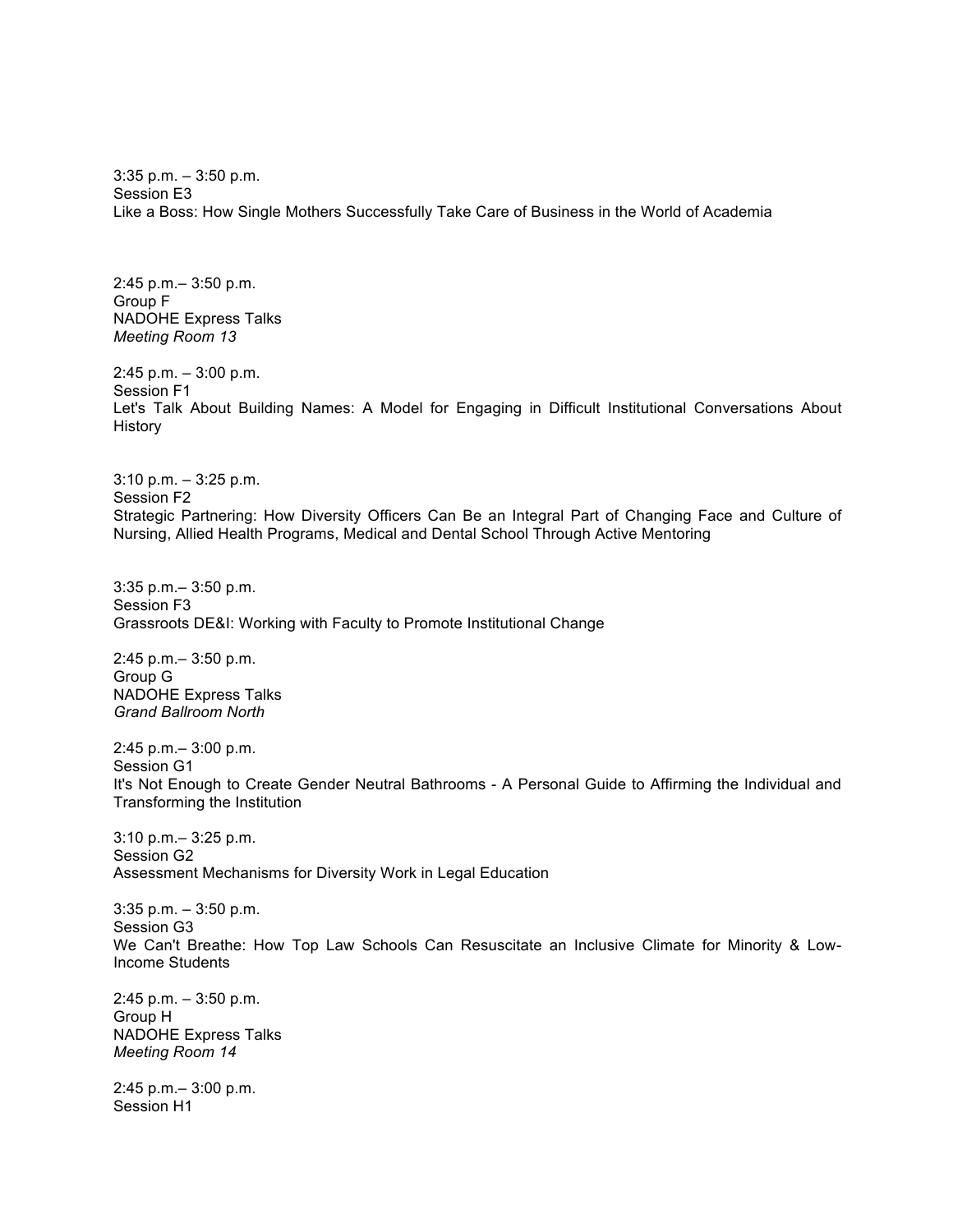Showing Up as Authentic Diversity Leaders

3:10 p.m.– 3:25 p.m. Session H2 Intercultural Conversations: An Open Door to Dialogue and Integration

2:45 p.m.– 3:50 p.m. Group I NADOHE Express Talks *Meeting Room 10/11*

2:45 p.m. – 3:00 p.m. Session I1 Everyone Has a Story: A Diversity Story

3:10 p.m. – 3:25 p.m. Session I2 Influence Policy, Offer Programming, and Facilitate Practice: It's What We Do

3:35 p.m. – 3:50 p.m. Session I3 Supporting Diversity Officers By Recognizing Work as Pastoral Practice

2:45 p.m. – 4:00 p.m. Concurrent Session J1 Something Old, Something New, Something Borrowed, Something Blue: Proposing a New Framework for Employee Engagement Groups that Creates the Marriage of Engagement, Retention, and Innovation *Meeting Room 16*

2:45 p.m. – 4:00 p.m. Concurrent Session J2 Raising Funds for Operating and Strategic Initiatives *Meeting Room 15*

Break 4:00 p.m.  $-$  4:15 p.m.

4:15 p.m.– 5:45 p.m. Concurrent Session K1 The Equity in Mental Health Framework: Addressing the Mental Health Needs of Students of Color *Meeting Room 10/11*

4:15 p.m. – 5:45 p.m. Concurrent Session K2 Incorporating Equity in the Tenure Process *Meeting Room 12*

4:15 p.m. – 5:45 p.m. Concurrent Session K3 Serving all our constituents: Building LGBTQ competency into the C-Suite *Meeting Room 13*

4:15 p.m. – 5:45 p.m.